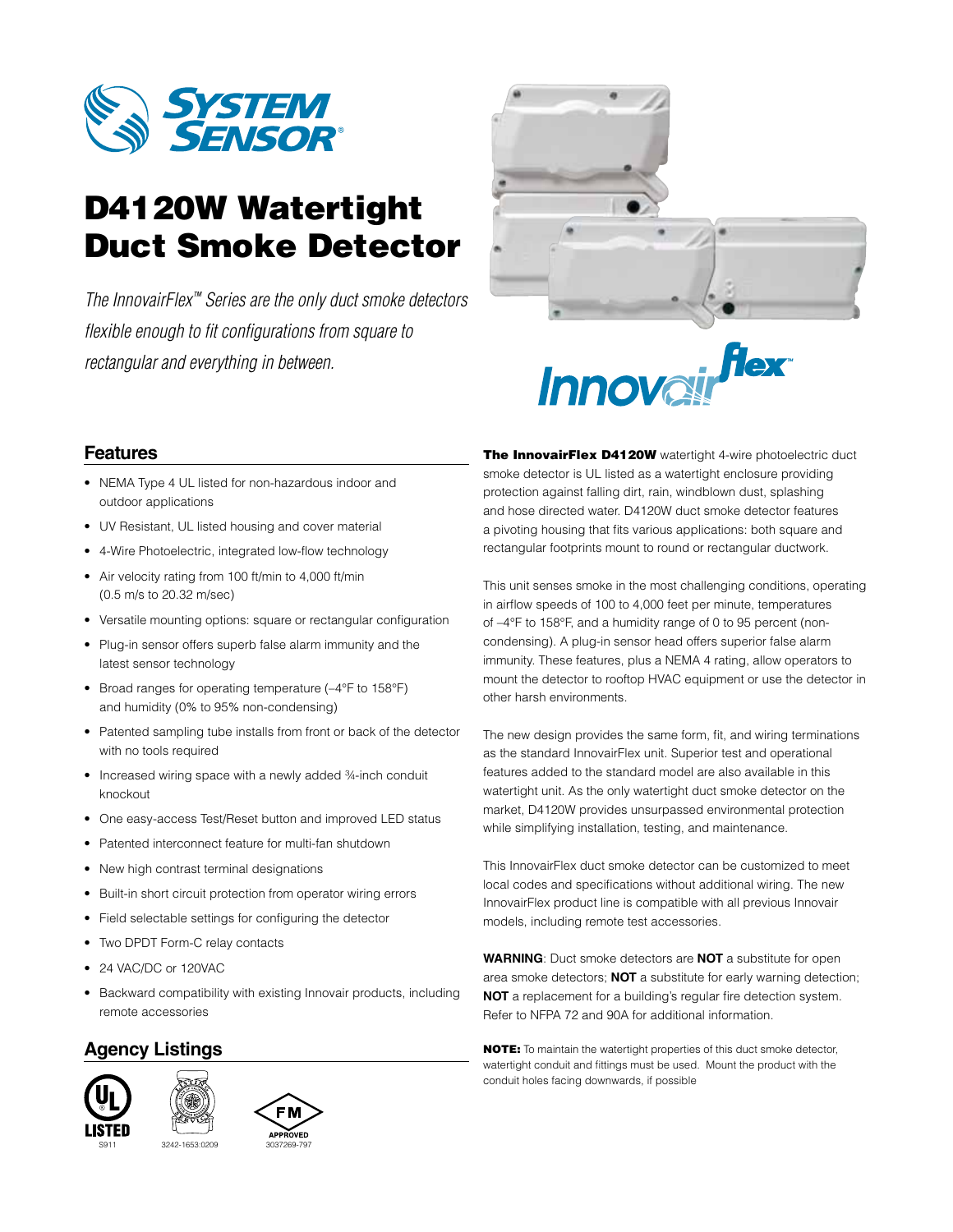# **InnovairFlex Duct Smoke Detector Specifications**

#### **Architectural/Engineering Specifications**

The air duct smoke detector shall be a System Sensor InnovairFlex™ D4120W Watertight NEMA4 Photoelectric Duct Smoke Detector. The detector housing shall be UL listed per UL 268A specifically for use in air handling systems. The flexible housing of the duct smoke detector fits multiple footprints from square to rectangular. The detector shall operate at air velocities of 100 feet per minute to 4000 feet per minute (0.5 to 20.32 meters/second). The unit shall be capable of controlling up to 50 air handling systems when interconnected with other detectors. The detector shall be capable of providing a trouble signal in the event that the front cover is removed. It shall be capable of local testing via magnetic switch, test button on the cover, or remote testing using the RTS2 - AOS Multi-Signaling Accessory or the RTS151KEY Remote Test Station. Terminal connections shall be of the strip and clamp method suitable for 12–18 AWG wiring.

| <b>Physical Specifications</b>                      |                                                                           |                           |                           |  |  |
|-----------------------------------------------------|---------------------------------------------------------------------------|---------------------------|---------------------------|--|--|
| <b>Size: (Rectangular Dimensions)</b>               | 14.38 in (37 cm) Length; 5 in (12.7 cm) Width; 2.5 in (6.36 cm) Depth     |                           |                           |  |  |
| (Square Dimensions)                                 | 7.75 in (19.7 cm) Length; 9 in (22.9 cm) Width; 2.5 in (6.35 cm) Depth    |                           |                           |  |  |
| <b>Weight:</b>                                      | 2.5 lbs (1.14 kg)                                                         |                           |                           |  |  |
| <b>Operating Temperature Range:</b>                 | $-4^{\circ}$ to 158°F (-20° to 70°C)                                      |                           |                           |  |  |
| <b>Storage Temperature Range:</b>                   | $-22^{\circ}$ F to 158 $^{\circ}$ F ( $-30^{\circ}$ C to 70 $^{\circ}$ C) |                           |                           |  |  |
| <b>Operating Humidity Range:</b>                    | 0% to 95% relative humidity non-condensing                                |                           |                           |  |  |
| <b>Air Duct Velocity:</b>                           | 100 to 4000 ft/min (0.5 m/sec to 20.3 m/sec)                              |                           |                           |  |  |
| <b>NEMA Enclosure Rating:</b>                       | Type 4 – Watertight Indoor/Outdoor                                        |                           |                           |  |  |
| <b>Electrical Ratings</b>                           |                                                                           |                           |                           |  |  |
| <b>Power supply voltage:</b>                        | 20-29 VDC                                                                 | 24 VAC 50-60 Hz           | 120 VAC 50-60 Hz          |  |  |
| Input capacitance:                                  | 270 $\mu$ F max                                                           | 270 $\mu$ F max           | N/A                       |  |  |
| <b>Reset voltage:</b>                               | 3.0 VDC min                                                               | 2.0 VAC min               | 10 VAC min                |  |  |
| <b>Reset time: (with RTS151)</b>                    | .03 to 0.3 sec                                                            | .03 to 0.3 sec            | .03 to 0.3 sec            |  |  |
| Reset time: (by power down)                         | 0.6 sec max                                                               | 0.6 sec max               | 0.6 sec max               |  |  |
| Power up time:                                      | 35 sec max                                                                | 35 sec max                | 35 sec max                |  |  |
| <b>Alarm response time:</b>                         | 15 sec                                                                    | 15 sec                    | 15 sec                    |  |  |
| <b>Sensitivity test:</b>                            | See detector label                                                        | See detector label        | See detector label        |  |  |
| <b>Current Requirements: (Using No Accessories)</b> |                                                                           |                           |                           |  |  |
| <b>Max. standby current:</b>                        | 21 mA @ 24 VDC                                                            | 65 mA RMS @ 24 VAC 60 Hz  | 20 mA RMS @ 120 VAC 60 Hz |  |  |
| Max. alarm current:                                 | 65 mA @ 24 VDC                                                            | 135 mA RMS @ 24 VAC 60 Hz | 35 mA RMS @ 120 VAC 60 Hz |  |  |
| <b>Contact Ratings</b>                              |                                                                           |                           |                           |  |  |
| <b>Alarm initiation contacts: (SPST)</b>            | 2.0A @ 30 VDC (resistive)                                                 |                           |                           |  |  |

**Alarm auxiliary contacts: (DPDT)** 10A @ 30 VDC; 10A @ 250 VAC; ½ HP @ 240VAC; ¼ HP @ 120VAC

Note: Alarm auxiliary contacts shall not be connected to initiating circuits of control panels. Use the alarm initiation contact for this purpose.

| <b>Accessory Current Loads at 24 VDC</b> |                   |                |                                                  |  |  |
|------------------------------------------|-------------------|----------------|--------------------------------------------------|--|--|
| <b>Device</b>                            | <b>Standby</b>    | <b>Trouble</b> | <b>Alarm</b>                                     |  |  |
| APA151                                   | $12.5 \text{ mA}$ | N/A            | 30 mA Max                                        |  |  |
| MHR/MHW                                  | 0 <sub>m</sub> A  | N/A            | 29 mA Max                                        |  |  |
| <b>RA100Z</b>                            | 0 <sub>m</sub> A  | N/A            | 12 mA Max                                        |  |  |
| <b>RTS151</b>                            | 0 <sub>m</sub> A  | N/A            | 12 mA Max                                        |  |  |
| RTS151KEY                                | $12 \text{ mA}$   | N/A            | 12 mA Max                                        |  |  |
| RTS2-AOS                                 | 3.0mA max         | 16 mA Max      | with strobe: 55 mA max; without strobe 30 mA max |  |  |

Note: Any combination of accessories may be used such that the given accessory loads are: 110mA or less at the Aux output, and 50mA or less at the alarm output.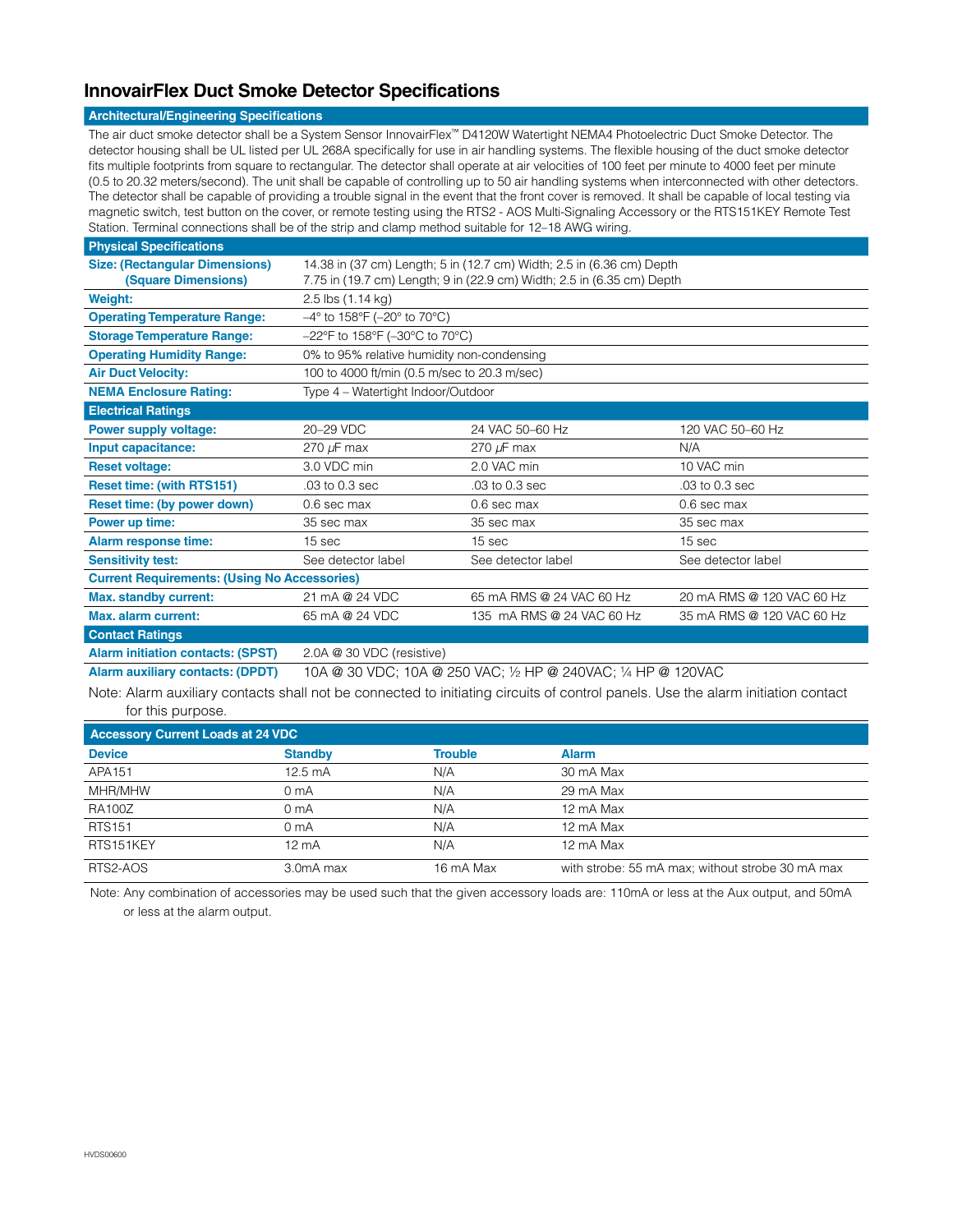## **Installing the InnovairFlex Sampling Tube**

The InnovairFlex sampling tube may be installed from the front or back of the detector. The tube locks securely into place and can be removed by releasing the front or rear locking tab (front locking tab shown below right).



#### **Wiring for Watertight 4-wire Duct Smoke Detector**



- **NOTE 1:** 24V Power Inputs accept a non-polarized 24VDC or 24VAC 50-60Hz. 120VAC Power Inputs accept only 120VAC 50-60Hz. Connect power source to appropriate terminals of each detector. See specifications for additional power supply information.
- **NOTE 2:** Auxiliary contacts shown in standby position. Contacts switch during alarm as indicated by arrows. Auxiliary contacts are not to be used for connection to the control panel. See specifications for contact ratings.
- **NOTE 3:** Supervisory contacts shown in standby position. Open contacts indicate a trouble condition to the panel. See specifications for contact ratings.
- **NOTE 4:** Alarm Initiation contacts shown in standby position. Closed contacts indicate an alarm condition to the panel. See specifications for contact ratings.

\*Please refer to the corresponding installation manual for accessory wiring diagrams.

#### **Important Interconnect Notes**

- When using the interconnect feature, all interconnected units must be powered using the same independent supply.
- Polarity must be maintained throughout the interconnect wiring. Connect the INT+ terminal on unit 1 to the INT+ terminal on
- unit 2 and so on. Similarly, connect the INT/AUX– terminal on unit 1 to the INT/AUX- terminal on unit 2 and so on. • Up to 50 D4120W units may be interconnected.
- Up to 10 DH100ACDC units may be interconnected. Please note that each of the 9 DH100ACDC units interconnected may be replaced by three D4120W units. Therefore, when using the interconnect feature a single DH100ACDC can drive either 9 DH100ACDCs or 27 D4120W units.
- \* NOTE: Alarm can be reset only at the initiating device and not at the devices interconnected.